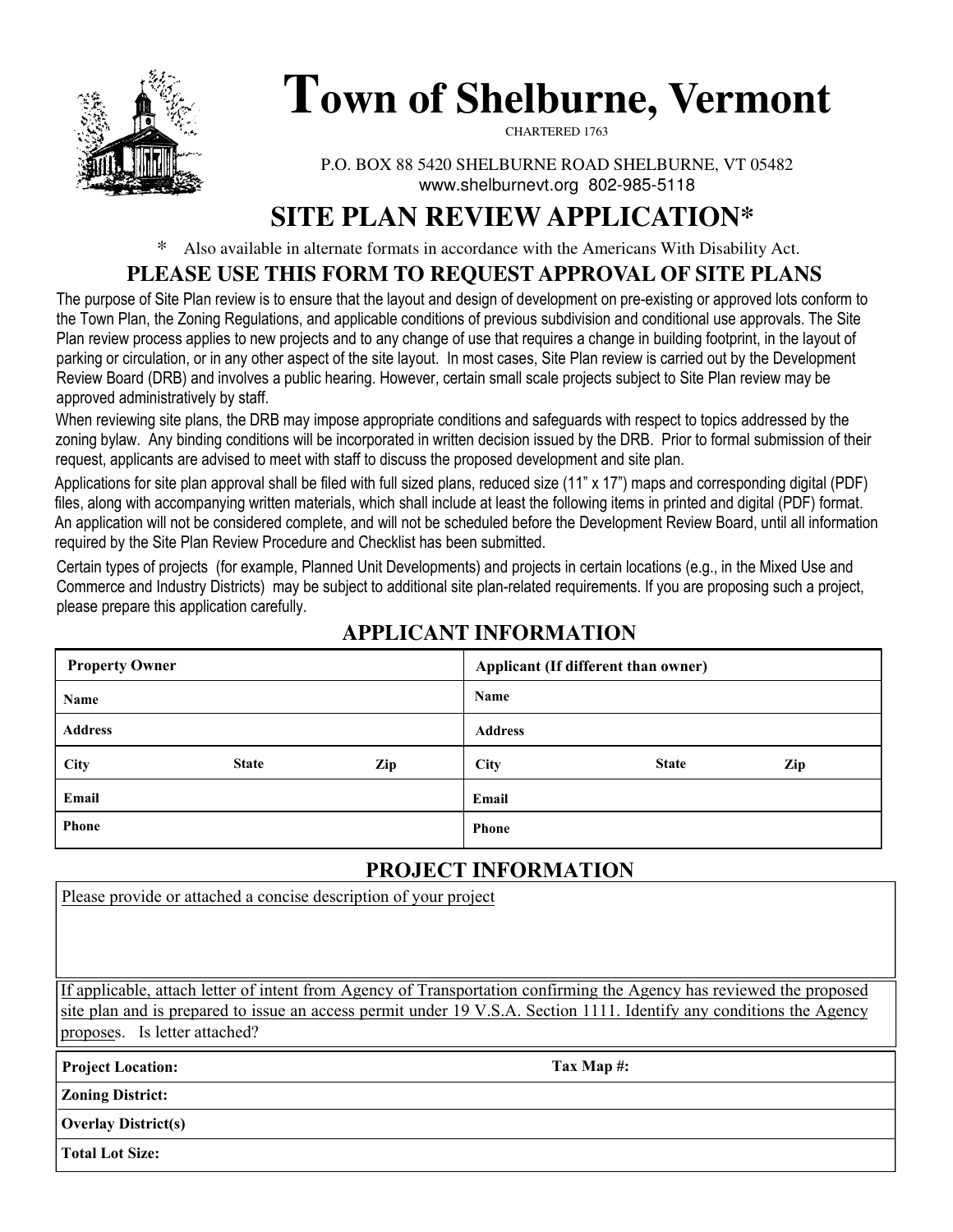# **SITE PLAN REVIEW APPLICATION PROJECT INFO**

#### **\*Please do not leave ANY field blank. If the question is not applicable please write N/A.**

| <b>Parking Spaces</b> | # Curb Cuts / Access | <b>Traffic Generation</b><br>*Required if more than 75 peak hour trips generated* |  |
|-----------------------|----------------------|-----------------------------------------------------------------------------------|--|
| Existing # spaces     | Existing # curb cuts | Existing # trips                                                                  |  |
| # after project       | # after project      | Future # Peak Hour Trips                                                          |  |
| Will spaces be paved? | Any signalization?   | Date of traffic study*                                                            |  |

#### Provide or attach a Basic Description of the Project:

| Will the project encompass Commercial uses?         | Will it involve new building $> 1,000$ square feet?  |
|-----------------------------------------------------|------------------------------------------------------|
| Will any building expand by $> 25 \%$ (gross area)? | Will it involve $\ge$ 50 % building reconstruction ? |
| Will project include sidewalks/walkways?            | Will project include bicycle parking as required?    |
| Will project disturb area $> 1,000$ square feet?    | Will project disturb area $> 1$ acre?                |

#### **CONFORMANCE WITH BASIC CRITERIA**

Applications to for site plan approval must meet several criteria contained in the zoning bylaw. The review process will tend to function more smoothly when you provide thorough responses to the following items.

Describe or summarize and attach any evidence indicating the project will provide maximum safety of vehicular and pedestrian circulation on site and between the site and adjacent roads. (If project also requires Conditional Use review, here and below consider your response to Conditional Use requirements relating to traffic)

Describe or summarize and attach any evidence indicating circulation of vehicles among traffic, parking and loading facilities on the site will be adequate.

Describe or summarize and attach any evidence indicating roadways will be constructed to meet structural specifications of Section<br>3 of the Shelburne Public Works Specifications and paved, unless this requirement is specif 3 of the Shelburne Public Works Specifications and paved, unless this requirement is specifically waived by the Development Review Board upon determination that the standards are not applicable.

 Describe or summarize and attach any evidence indicating adjacent and surrounding roads will be adequate to accommodate traffic generated by the proposed development.

Describe or summarize and attach any evidence indicating the project will meet applicable outdoor lighting standards.

Describe or summarize and attach any evidence indicating that proposed landscaping, screening and setbacks will together achieve maximum compatibility between project and adjacent properties.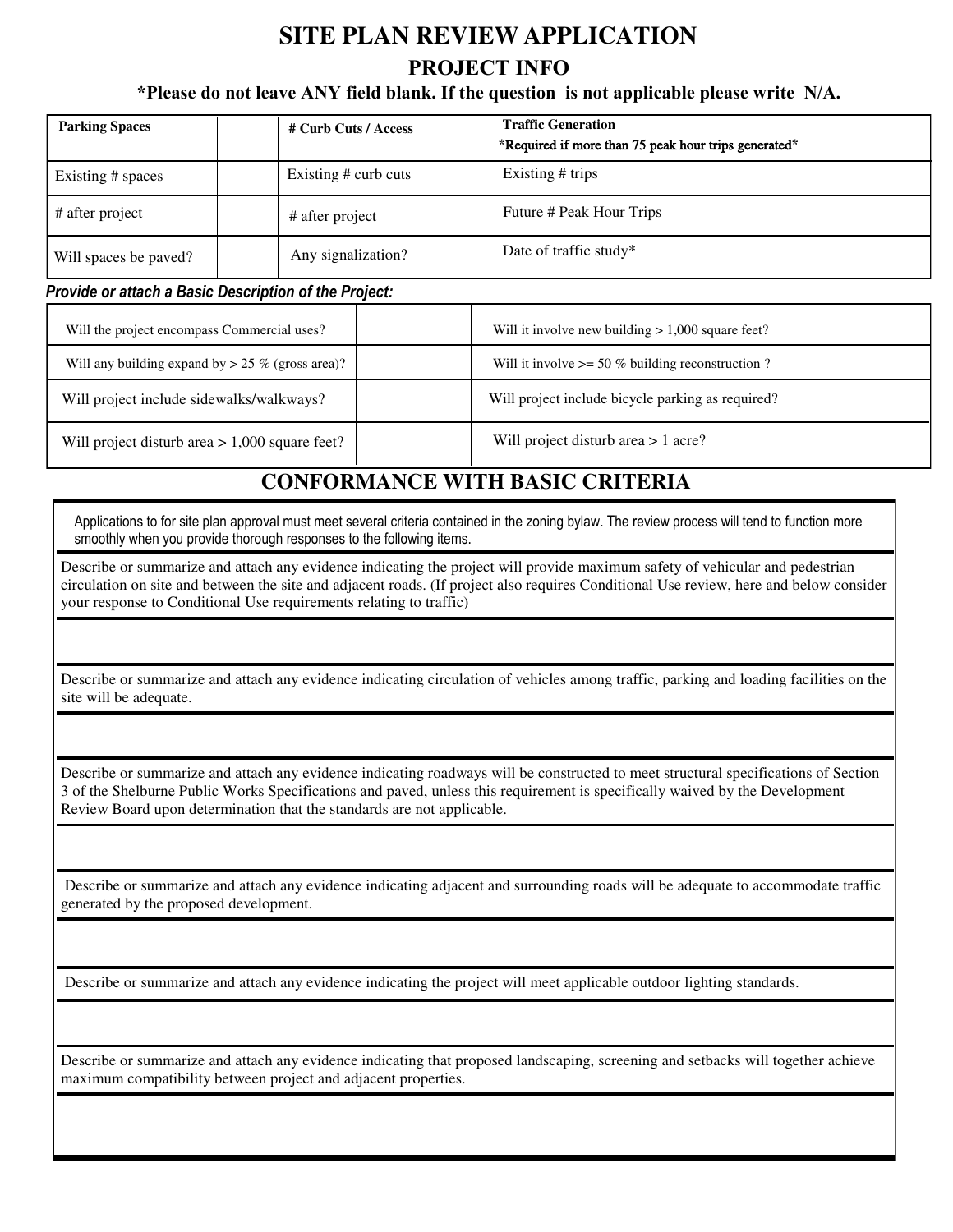#### **CONFORMANCE WITH BASIC CRITERIA, CONTINUED**

Describe or summarize and attach any evidence guaranteeing the performance and completion of all landscaping for a period of two (2) years.)

Describe or summarize and attach any evidence indicating the project's Site design encourages the use of public transit and give consideration to alternative transportation modes, including adequate access, linkage between modes, safety of users and provision for amenities.

 Describe or summarize and attach any evidence indicating the project's design incorporates paved sidewalks along public and private streets and roads (in core districts), other walkways, and bicycle facilities as required under the zoning bylaw.

Describe or summarize and attach any evidence indicating that access to the project will be provided consistent with requirements contained in section 1900.8 of the zoning bylaw (constructed consistent with public works standards, paved unless paving requirement is waived, served by connector roads where in the interest of the health and safety of the community).

Describe or summarize and attach any evidence indicating proposed construction erosion and sediment control and post construction stormwater management facilities will be adequate (e.g., meet the technical specifications of current rules and regulations put forth by the Vermont Department of Environmental Conservation ).

Describe or summarize and attach any evidence indicating the project's site design will minimize the amount of stormwater and other surface waters leaving the project site.

Describe or summarize and attach any evidence indicating that stormwater management measures, treatment practices, and/or infrastructure included in the project are designed in accordance with Article IV of the Town's Public Works Specifications and meet the regulations and standards of the Vermont Department of Environmental Conservation, and any other applicable Town regulations and standards.

Describe or summarize and attach any evidence indicating that where stormwater from the development is to be discharged into the municipal stormwater system (public ditches, swales, storm drains, etc.) the proposed stormwater management facilities shall be located on easements to be granted to the Town of Shelburne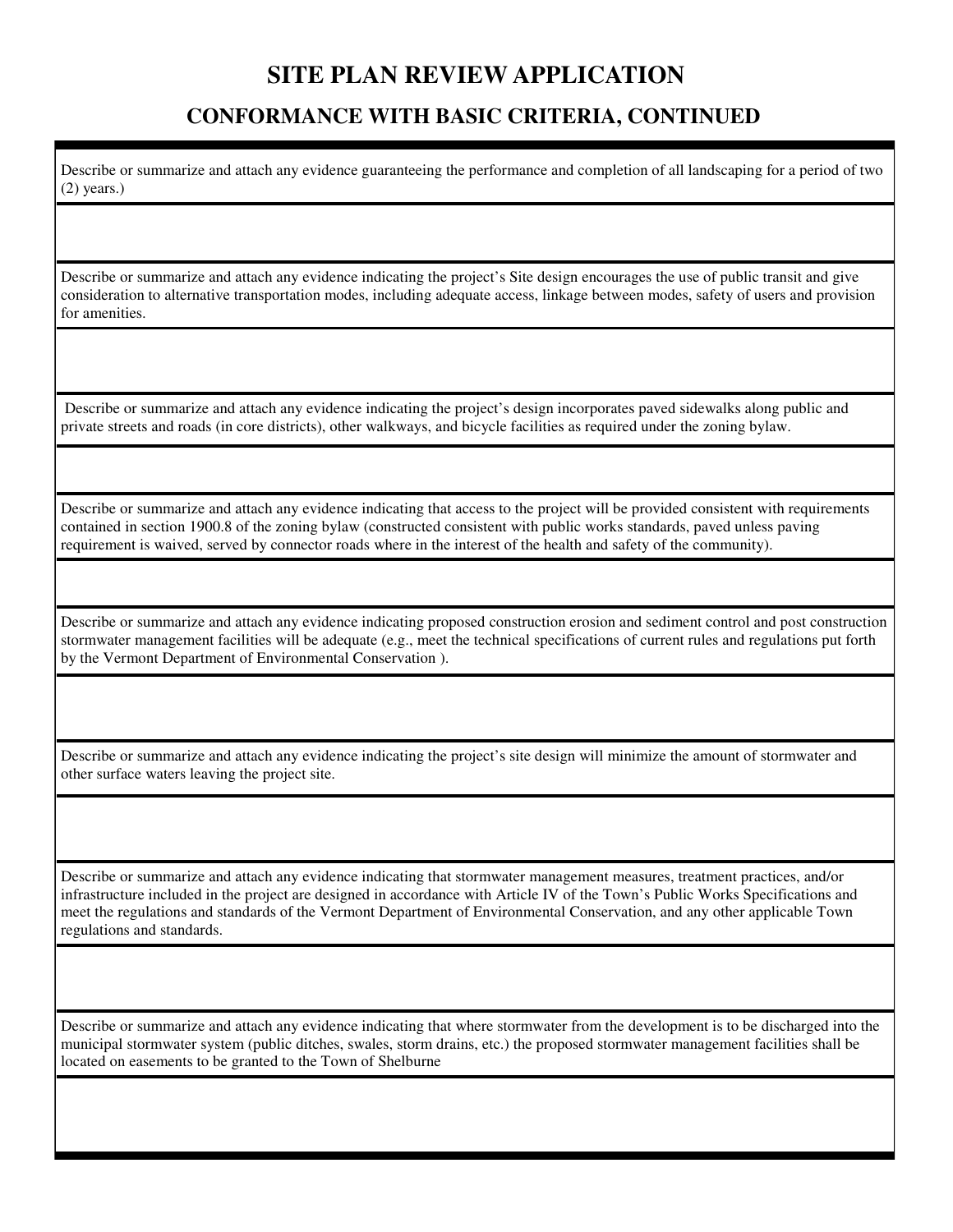#### **FOR PROJECTS LOCATED IN MIXED USE ZONING DISTRICT**

**Describe or summarize and attach any evidence indicating as follows:**  No parking will take place within any required periphery buffer. Required roadside green strip is included in plan. Buildings are located in clusters and building arrangement in conjunction with landscaping and land form are used to create attractive and functional spaces within the site and a pedestrian scaled streetscape facing Shelburne Road.

The use of multiple buildings was considered, and no single building has a footprint that exceeds 30,000 square feet, unless authorized by the zoning bylaw.

 Buildings are designed to generate a sense of human scale. Fenestration, varied roof lines, and other architectural elements shall be used to break up blank facades. Facades facing Shelburne Road or other public streets incorporate glass.

Roof mounted equipment is screened from view from public roads and sidewalks and from first floor windows of adjacent buildings. Screening shall be treated as an integral part of the architectural design of the building.

New commercial use/structure adjacent to a lot (lots) used for residential, educational, or religious purposes is adequately screened from the residential lot (lots) (Landscaping materials must, regardless of season, obscure the views to the extent that no more than one fourth of the proposed building, parking and loading areas, dumpsters or utility boxes are visible from viewpoints on the residential properties)

No portion of the lot may be used for outside storage or display of merchandise unless the storage or display area is effectively screened from view from public roadways or adjacent properties by fencing or screen like evergreens or other suitable landscaping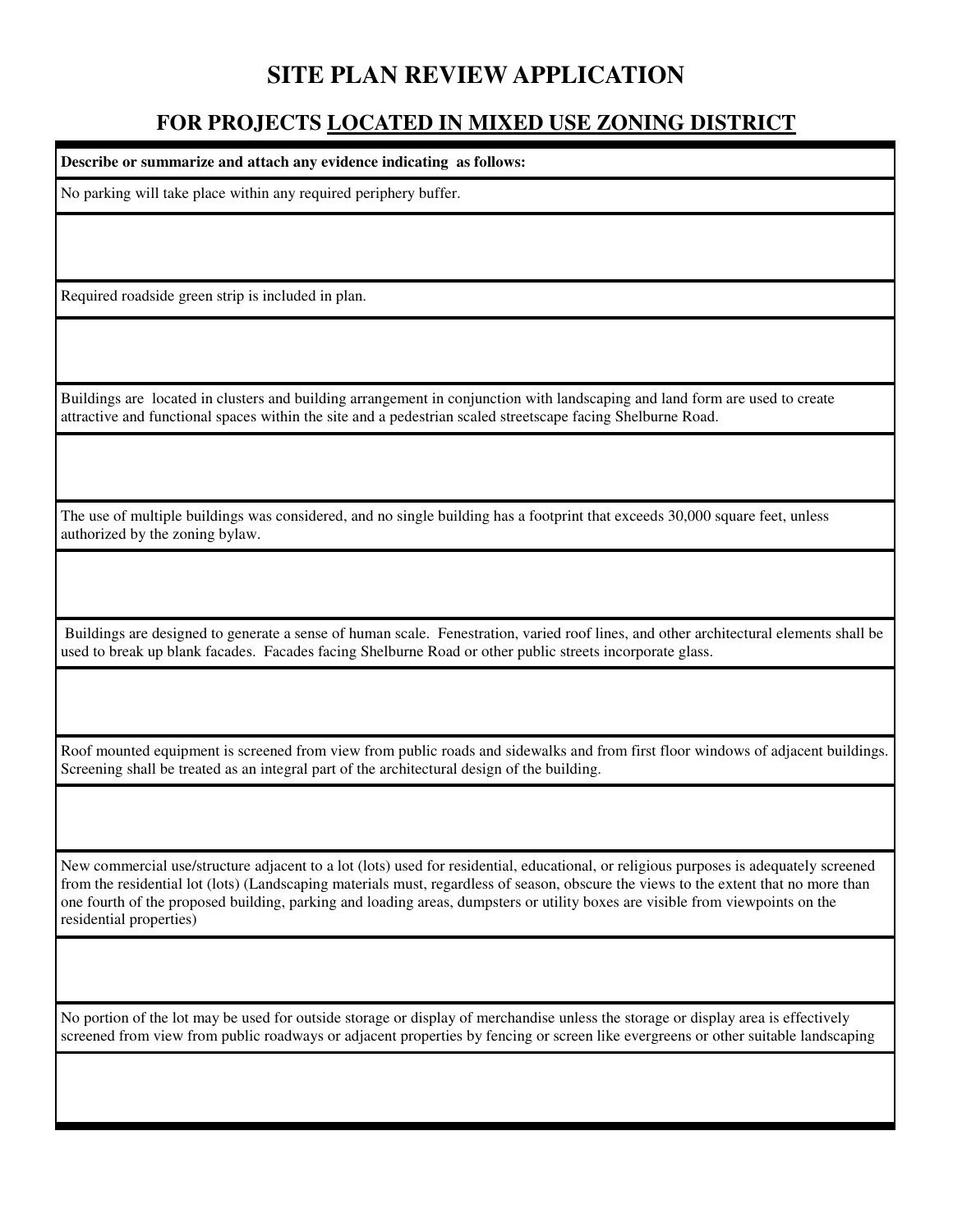### **FOR PROJECTS LOCATED IN COMMERCE &INDUSTRY OR COMMERCE & INDUSTRY SOUTH ZONING DISTRICT**

**Describe or summarize and attach any evidence indicating as follows:** 

No parking will take place within any required periphery buffer.

New manufacturing use/structure adjacent to a lot (lots) used for residential, educational, or religious purposes is adequately screened from the residential lot (lots) (Landscaping materials must, regardless of season, obscure the views to the extent that no more than one fourth of the proposed building, parking and loading areas, dumpsters or utility boxes are visible from viewpoints on the residential properties)

The plan takes into account Primary Viewpoints as defined in 1900.5.C.3

## **FOR PROJECTS LOCATED IN VILLAGE CENTER, VILLAGE RESIDENTIAL, SHELBURNE FALLS MIXED USE, OR INSTITUTIONAL-MUSEUM DISTRICT**

Describe or summarize and attach any evidence indicating that Parking areas will be screened from adjacent properties by solid fencing or screen-like evergreen plantings

Describe or summarize and attach any evidence indicating that If outdoor lighting is to be used, it shall be in conformance with Subsection 1975 of these bylaws and that plantings sufficient to screen such lights from view of the ground floor of structures on adjacent lots shall be provided.

#### **FOR ALL PROJECTS**

Describe period of time in which all site improvements will be completed. If project is to be phased, attach phasing schedule.

Describe estimated total cost of site improvements.

Describe estimated total cost of landscaping: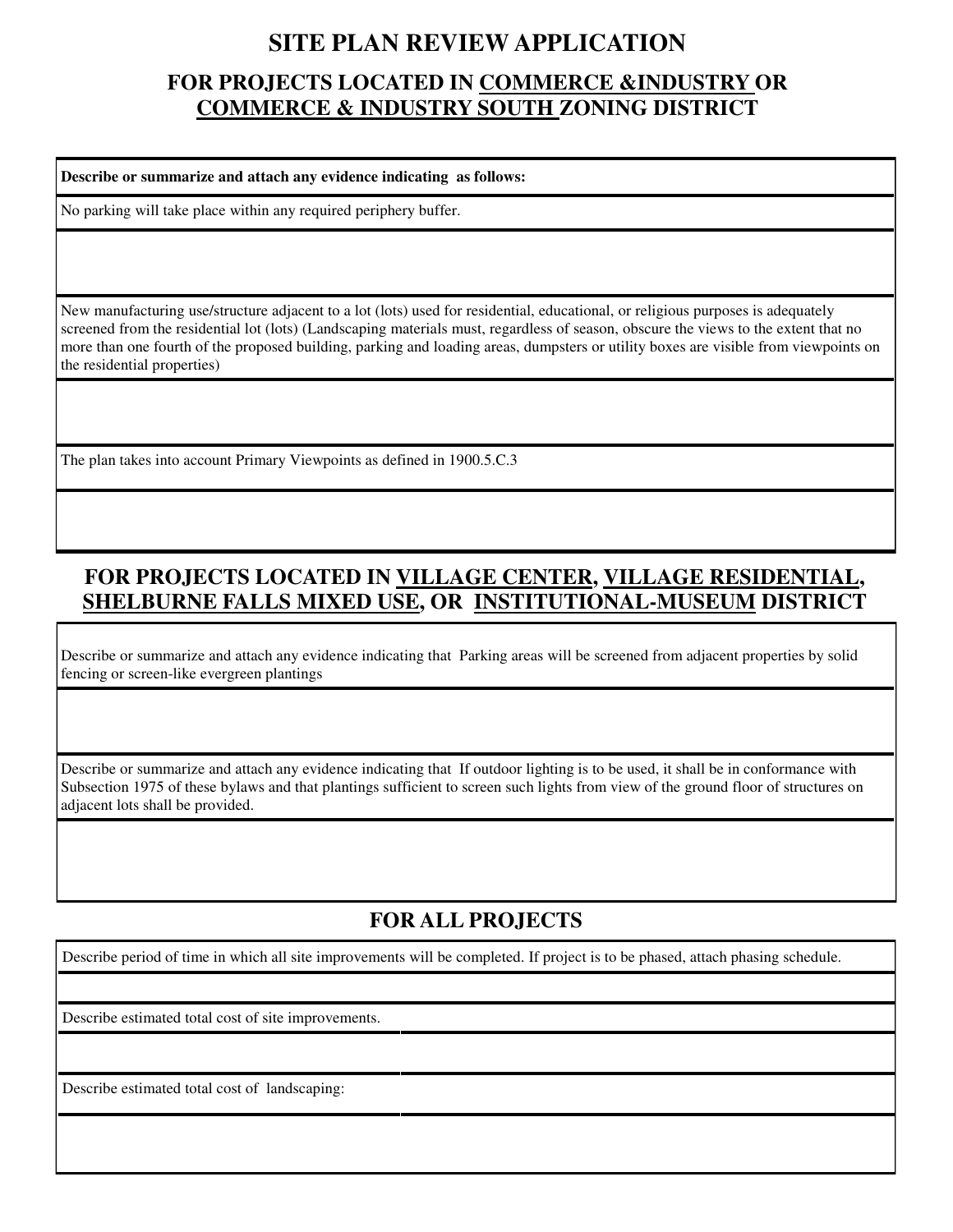#### NAMES AND ADDRESSES OF ADJOINING PROPERTY OWNERS

A list of list of current adjoining and cross-street property owners " must be submitted in conjunction with this application, along with a set of stamped and addressed envelopes including one for each adjoining and cross-street property.

| Adjoiner 1 |     | Adjoiner 5 |                                                                                                                                                                                                                                |  |
|------------|-----|------------|--------------------------------------------------------------------------------------------------------------------------------------------------------------------------------------------------------------------------------|--|
|            |     |            |                                                                                                                                                                                                                                |  |
|            |     |            | Address and the state of the state of the state of the state of the state of the state of the state of the state of the state of the state of the state of the state of the state of the state of the state of the state of th |  |
|            |     |            |                                                                                                                                                                                                                                |  |
|            |     |            |                                                                                                                                                                                                                                |  |
| Adjoiner 2 |     | Adjoiner 6 |                                                                                                                                                                                                                                |  |
|            |     |            |                                                                                                                                                                                                                                |  |
|            |     |            |                                                                                                                                                                                                                                |  |
|            |     |            |                                                                                                                                                                                                                                |  |
|            |     |            |                                                                                                                                                                                                                                |  |
| Adjoiner 3 |     | Adjoiner 7 |                                                                                                                                                                                                                                |  |
|            |     |            | Name                                                                                                                                                                                                                           |  |
|            |     |            |                                                                                                                                                                                                                                |  |
|            |     |            |                                                                                                                                                                                                                                |  |
|            |     |            |                                                                                                                                                                                                                                |  |
| Adjoiner 4 |     | Adjoiner 8 |                                                                                                                                                                                                                                |  |
|            |     |            |                                                                                                                                                                                                                                |  |
|            |     |            |                                                                                                                                                                                                                                |  |
|            |     |            |                                                                                                                                                                                                                                |  |
| State      | Zip | State      | Zip                                                                                                                                                                                                                            |  |

Use additional copies of this form as required ...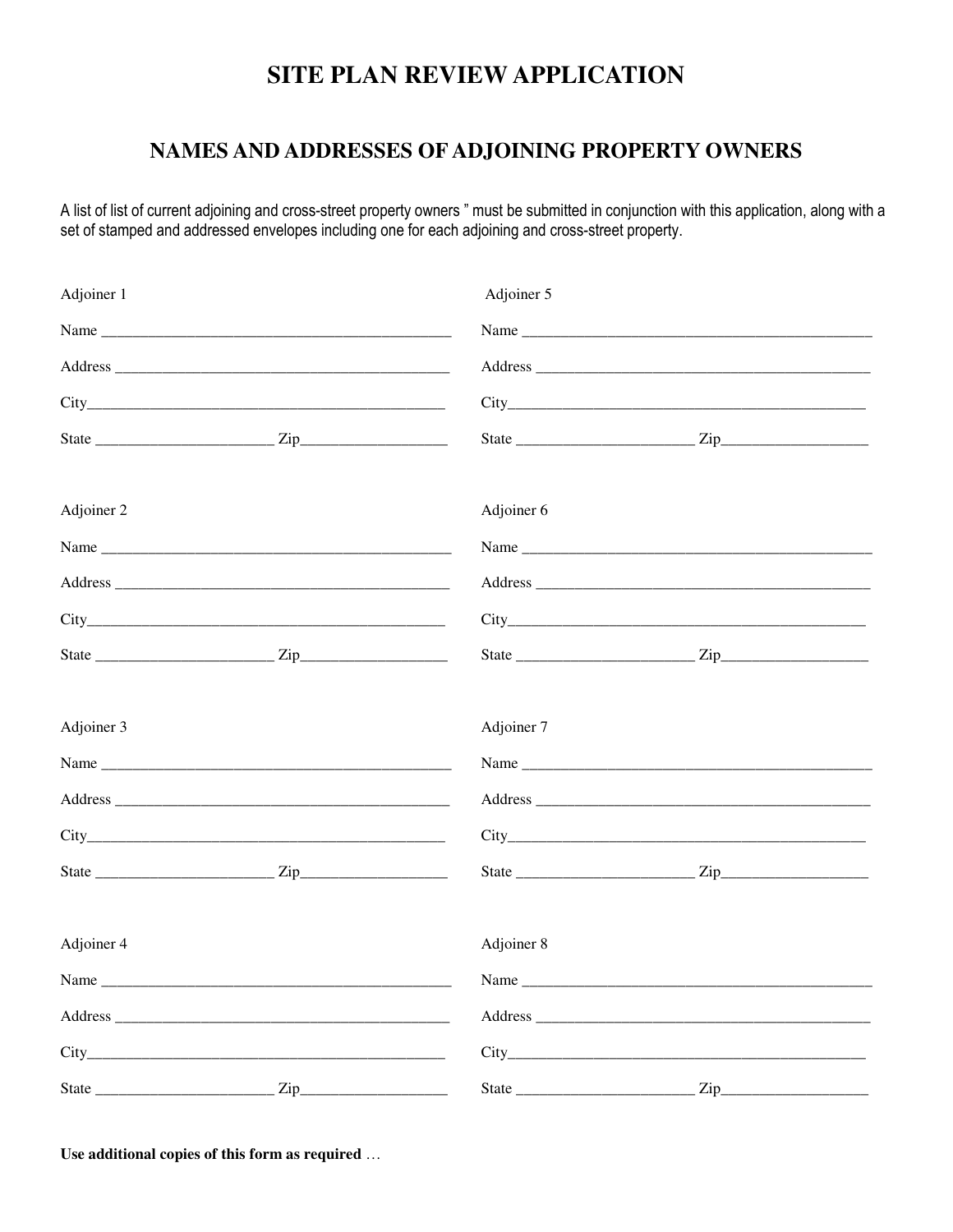## **SITE PLAN REVIEW PLOT PLAN CHECKLIST**

#### A "Site Plan" must be submitted in conjunction with this application. The features depicted on such "Site Plan" must include the following:

- Existing and proposed contours.
- Significant features.
- Water courses.
- Location of all non-developable lands as defined in Article XXI of these Regulations.
- Identification of any dwellings classified as affordable housing per definition in Article XXI of these Regulations
- Any zoning district boundaries that abut or cross the site.
- Property lines as delineated on a survey prepared by a surveyor licensed in the State of Vermont.
- All structures, easements, and other proposed development or improvements and land use areas.
- Existing and proposed utility and dumpster locations.
- Proposed traffic access.
- Circulation, parking, loading areas.
- Pedestrian walks.
- Landscaping and Screening \*.
- Site grading, Erosion prevention, and sediment control plans and storm water management systems.
- Signage.
- Delineation of all parcels or areas to be dedicated as open space.
- Context map, North arrow, scale and date.

Separate landscaping plans are highly preferred. Such landscaping plans should included detailed specifications of planting and landscaping materials proposed. Landscape plans must be prepared by a landscape architect, master gardener, nursery professional, arborist, professional landscape designer, or other qualified landscape professional. Plans must depict any Viewpoints and screening required pursuant to 1900.5.B. or 1900.5.C.

If the proposal affects structures, a set of building plans must be submitted in conjunction with this application. The features depicted on such Building Plans must include the following:

- Floor plan or plans, and
- Architectural elevations.

If the proposal includes or affects lighting, a set of lighting plans must be submitted in conjunction with this application. The features depicted on such lighting plans must include the following:

- Fixture type, location, and mounting height.
- Photometric information.

Shelburne's Zoning bylaws may require the detailed review of lighting plans. If required, also file applications and plans as required under High Impact Lighting review.

If the proposal affects the configuration of public streets/highways, a set of street/highway plans must be submitted in conjunction with this application. The features depicted on such Plans must include the following:

- Traffic control devices.
- Lane and pavement changes.
- Striping changes.
- Curbs and/or curb cuts.
- Speed traffic calming devices.
- All improvements required by any traffic impact analysis.

#### If proposal includes open space lot, application must include a statement describing purpose of the open space purpose.

Application must also identify the period of time in which all site improvements will be completed. If the proposed development is to be phased, the applicant must provide a description of the planned phasing, including the portions to be constructed in each phase.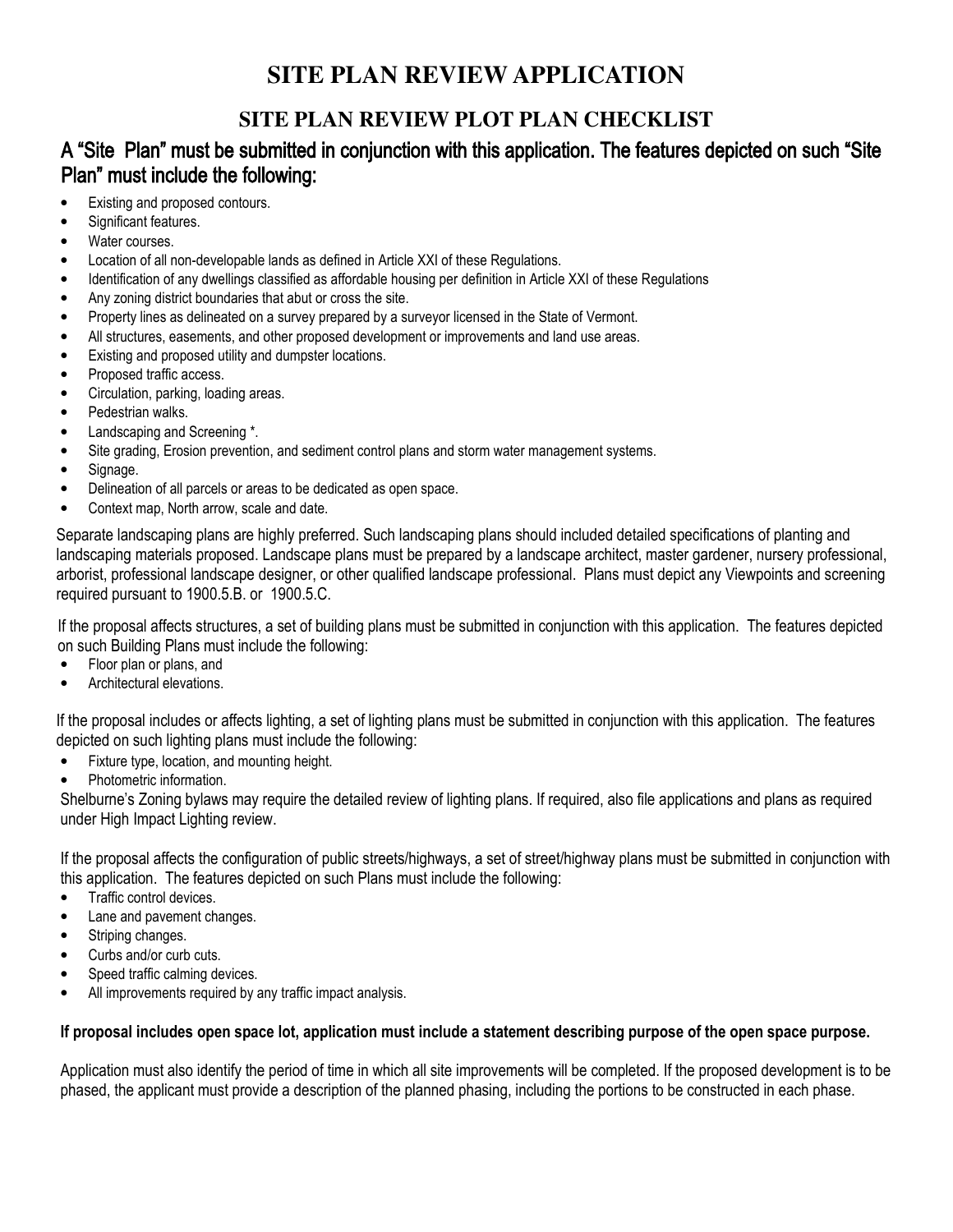#### **SITE PLAN REVIEW PROCEDURE**

Applications must be filed using forms and related materials prepared by staff of the Planning and Zoning office. Applications subject to the Board's review will not be warned for public hearing until the applicant conducts a filing conference with staff of the Planning and Zoning Office. The applicant will schedule this conference with the DRB Administrator or another staff member assigned by the Administrator. The purpose of the conference is to review the application materials and determine whether the application is complete. Application materials shall be submitted to Planning and Zoning staff 24 hours prior to the Filing Conference.

If the application is found to be complete, the Administrator will schedule a hearing before the Board. Normally, the Administrator or other staff will prepare a staff report to assist the DRB in reaching a decision on the application. Meeting materials prepared by staff ordinarily will be available the Thursday preceding a regular meeting. If the application is not complete it may be withdrawn, a schedule for the submission of additional materials before a hearing is scheduled may be established by agreement of the applicant and the Administrator, or the applicant may appeal the Administrator's determination that the application is incomplete to the Board.

Public hearings shall be conducted as quasi-judicial proceedings pursuant to 1 V.S.A. § 310(5)(B). Public comment may be offered during the hearing with the permission of the chair. The Board will be assisted by Staff, including, but not limited to, the Town's DRB Administrator and the Town's Director of Planning. Public hearings will be conducted in the following manner:

The presiding officer will:

- A. open the hearing by reading the warning of the hearing.
- B. Review the order of events and review requirements such as conflicts of interest, ex parte communications, and appeals.

C. Ask all who believe they will participate in the hearing to sign the 'sign-in' sheet, provide contact information, and take the

following oath: I hereby swear or affirm that the evidence I give in the cause under consideration shall be the whole truth and nothing but the truth under the pains and penalties of perjury.

D. Invite Development Review Board staff to comment on the application or proposal.

E. Accept and acknowledge written information presented to the board prior to the hearing.

#### F. Invite the applicant or applicant's representative to present the application or proposal. (Applicants are encouraged to tailor presentations to address outstanding issues identified by staff.)

G. Invite board members to ask questions of the applicant or applicant's representative.

- H. Invite other persons to present information regarding the application or proposal.
- I. Invite the applicant, applicant's representative, or other persons to respond to information presented.
- J. Invite more questions or comments from members of the board.
- K. Invite more questions from other persons and members of the public.
- L. Allow final comments or questions from the applicant or his/her representative or members of the board.
- M. Upon motion and majority approval, either continue the hearing to a time certain, or close the proceedings. If the hearing is

continued to a time certain and additional materials are requested of the applicant, the Chair shall set a date by which materials must be submitted.

The board may conduct public deliberations at any time, or may vote to enter deliberative session.

Site visits may be scheduled in connection with an application. Site visits shall be open to the public; however, no testimony shall be taken and no ex parte communication shall occur. Pursuant to the zoning and subdivision bylaws, an applicant may be required to pay the reasonable costs and fees incident to an independent technical review of the application on behalf of the Town. Final decisions will be in writing and issued within no more than 45 days of the close of the public hearing.

Any Site Plan review approvals may be granted subject to conditions authorized under 1900.13, e.g., Installation of service roads, Installation of speed change lanes, consolidation or limitation of number and width of access drives, pedestrian or vehicle signs, sight distance improvements, aisle widths for maneuvering, sidewalks, walkways and pedestrian or bicycle paths, reservation of rights of way for planned roads, access points, storm water management facilities, or shared parking, Traffic control signage and signalization, Traffic calming devices and improvements such as bump-outs and speed tables, installation of approved landscaping and the bond or security to ensure its installation and survival, a requirement that any temporary fences be removed after a specified time for the plantings to mature and other items that the Development Review Board deems as important to the full implementation of the site plan as approved.